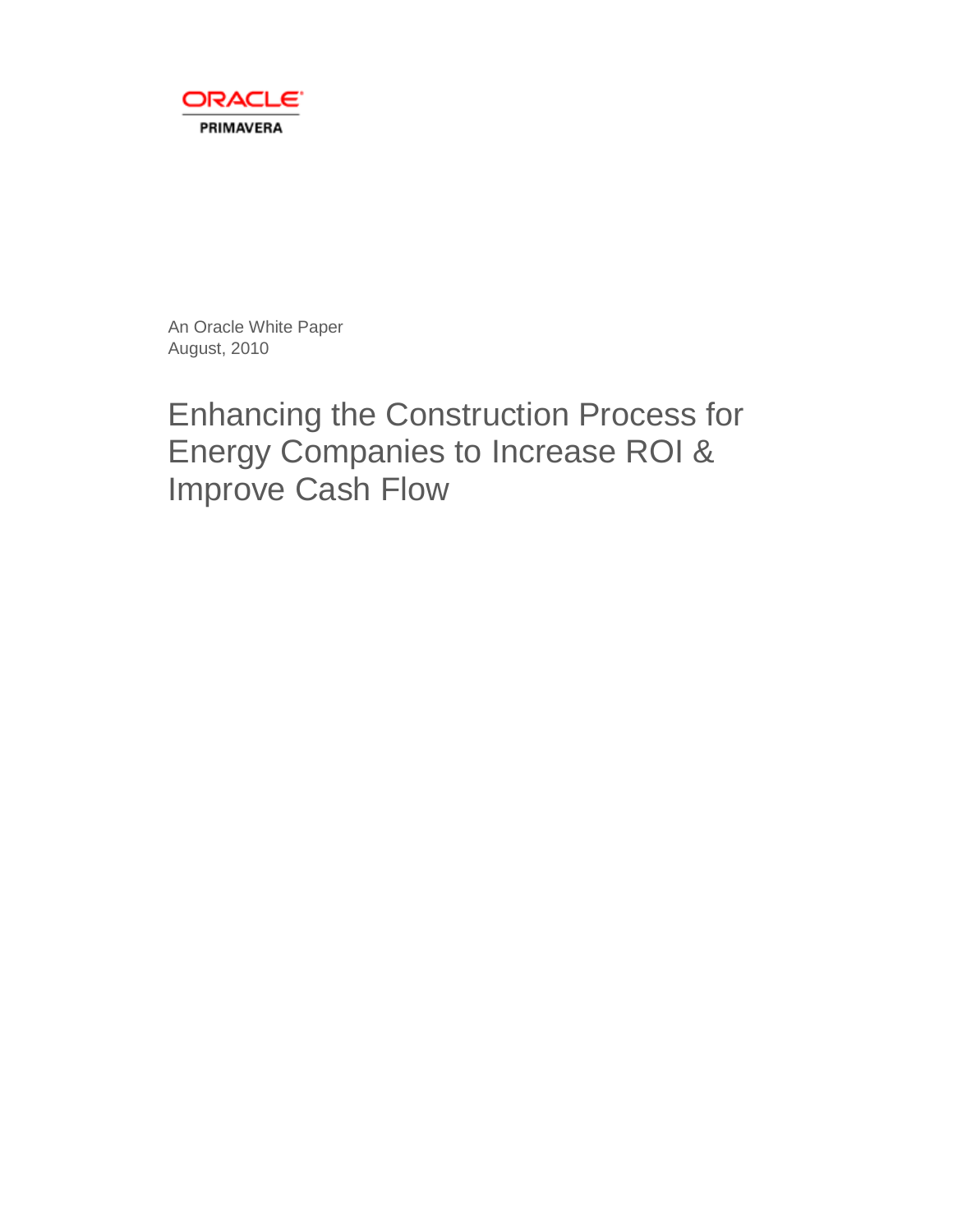## Executive Overview

An increasingly complex and volatile business environment requires sound solutions for asset-intensive energy companies seeking to mitigate risk, enhance efficiencies, and rein in costs while planning, building, and commissioning capital projects. Enterprise Project Portfolio Management (EPPM) solutions provide robust collaborative tools to help meet those goals. Oracle Primavera's holistic EPPM solutions maximize collaboration and integration, real-time and uniform program visibility, and predictability in a way that goes beyond traditional solutions to optimize the value of a capital asset throughout its lifecycle.

**1**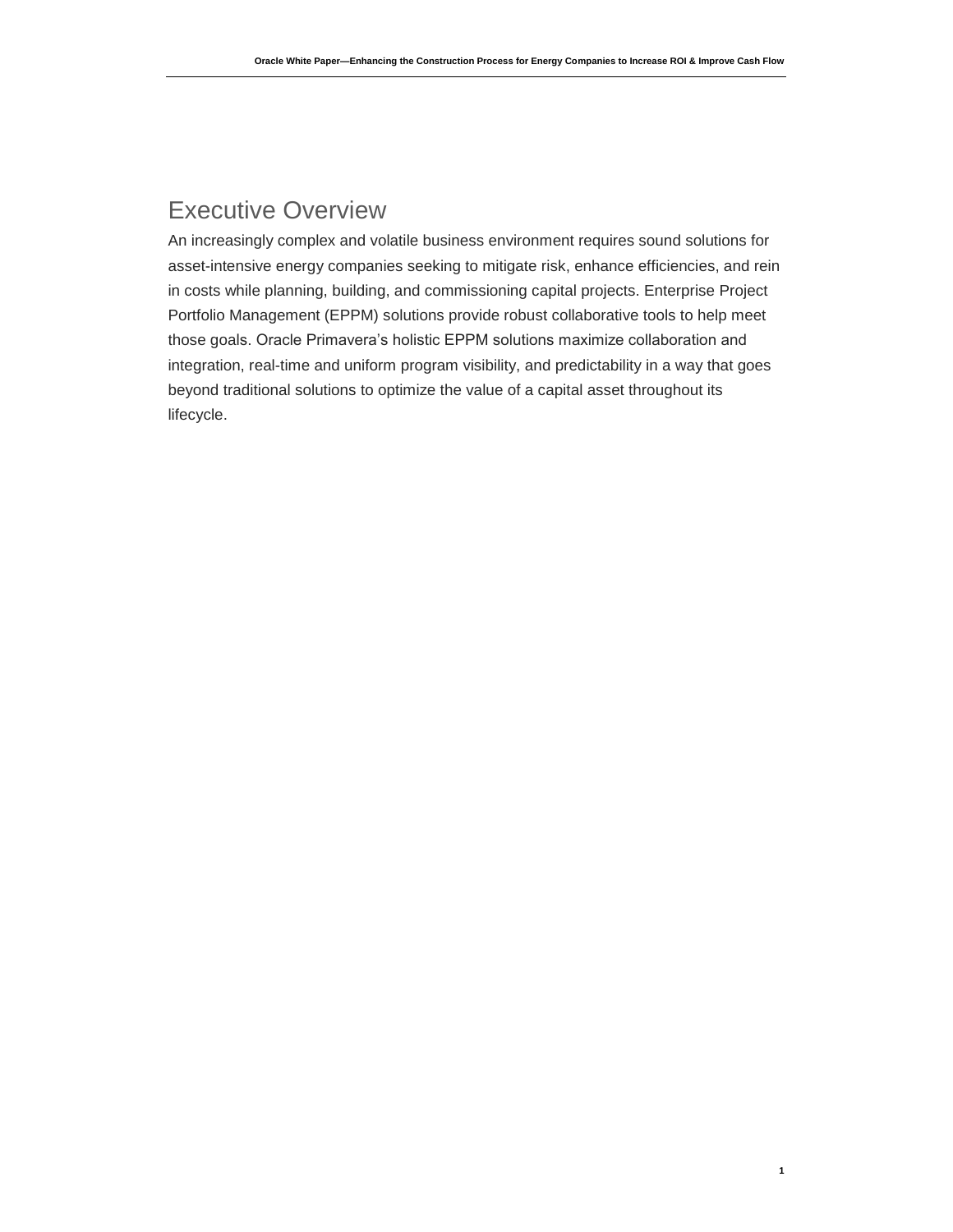## Introduction: Energy's Wild Ride

The world's key asset-intensive energy industries face unprecedented challenges today. Perhaps no industry is being battered more with the cross-currents of change than the energy industry. After undergoing the wildest rollercoaster ride ever in petroleum commodity prices amid a generation-defining economic collapse, the oil and gas industry now faces mounting pressures on regulatory and fiscal fronts. On the utility side, power producers are in the thick of a heated debate over the need—and costs—for transitioning away from fossil fuels. Not to mention an unprecedented drop in demand.

After two years of recession, economic uncertainty still abounds. Some essential resources are becoming increasingly scarce and costly, from raw materials to qualified personnel. Throughout the asset-intensive energy sectors, most of the mission-critical institutional knowledge is still concentrated in an aging workforce, creating a perpetual "brain drain" that was merely attenuated—not alleviated—by the global recession.

The pending recovery will inherently increase the demand for energy and resources, placing greater pressure on owner-operators in these key industries to improve efficiencies and rein in costs in managing their capital asset projects.

Going forward, energy industry projects will face increasingly stringent regulatory and investor oversight. This will bring elevated risks, growing productivity threats, and higher costs—in terms of both project execution and lifecycle value.

#### Managing Capital Asset Construction

Faced with such hurdles, it is more important than ever that owner-operators in these critical industries find a better way to manage capital asset construction projects and thus increase cash flow and optimize the ROI delivered by their capital programs.

But those efforts proceed against a backdrop of structural change in the architectural/engineering/construction (AEC) industry since the 1960s that has left that industry more fragmented. In addition, AEC companies increasingly are resorting to a dogmatic reliance on onerous contracts to manage this fragmentation. The ensuing threat of claims and litigation forces all players into a stance of risk aversion. When avoiding risk becomes a key driver in capital project delivery, innovation gets stifled, project costs jump, and productivity declines.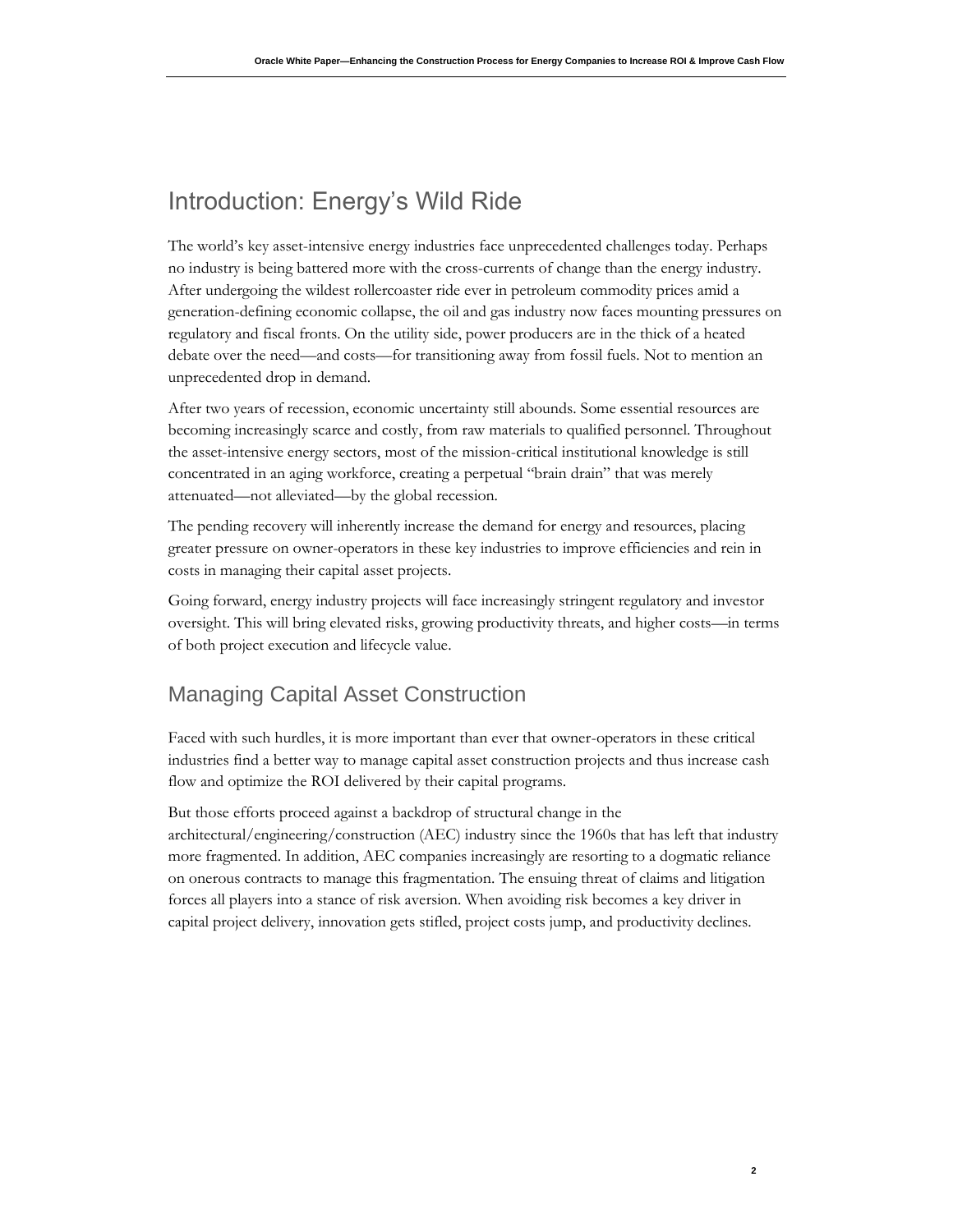Those results are borne out by the data:

- $\bullet$ U.S. Department of Commerce statistics show a steady decline of productivity in the construction industry from 1964 to 1998.<sup>1</sup>
- $\bullet$ A 2008 survey by Primavera Systems of AEC project managers and executives found that 94% of respondent firms did not deliver all of their projects on time or on budget. <sup>2</sup>

In the vast majority of cases where a project missed schedule or budget targets, the causes are owner or contractor changes.

The goal then becomes one of effective project change management through enhanced integration. The main obstacle to achieving this goal is a lack of tools for expediting project participant collaboration and visibility.

#### Collaboration Stymied

As the construction project data show, it has become clear that risk-shifting does not work, instead bogging down projects. The problems really start when the business's capital plan is dissociated from execution, i.e., when the owner-operator allows the project to regress into a just a delivery plan that focuses on meeting contractor schedule and budget obligations but fails to reflect the original project—and enterprise—goals.

Typically, the hurdles an owner-operator faces in achieving a business plan for a capital energy project, building it, and commissioning it stem in large part from a lack of collaboration and integration.

According to a 2007 study of the construction industry by McGraw Hill Construction, 3% of a project's cost relates directly to a lack of project integration. With a multibillion-dollar price tag typical for many of the major projects in the energy industries, the added costs could amount to tens of millions of dollars. But that's small change compared to the exponentially larger impacts of construction process breakdown and fragmentation that can devolve into lawsuits and even project collapse.

<sup>1</sup> Paul Teicholz, "US construction labor productivity trends, 1970-1998," p. 427, Journal of Construction Engineering and Management, September/October 2001.

<sup>&</sup>lt;sup>2</sup> Primavera 2008 Project Management Report: Standardized Best Practices and Technology Adoption in the AEC Industry.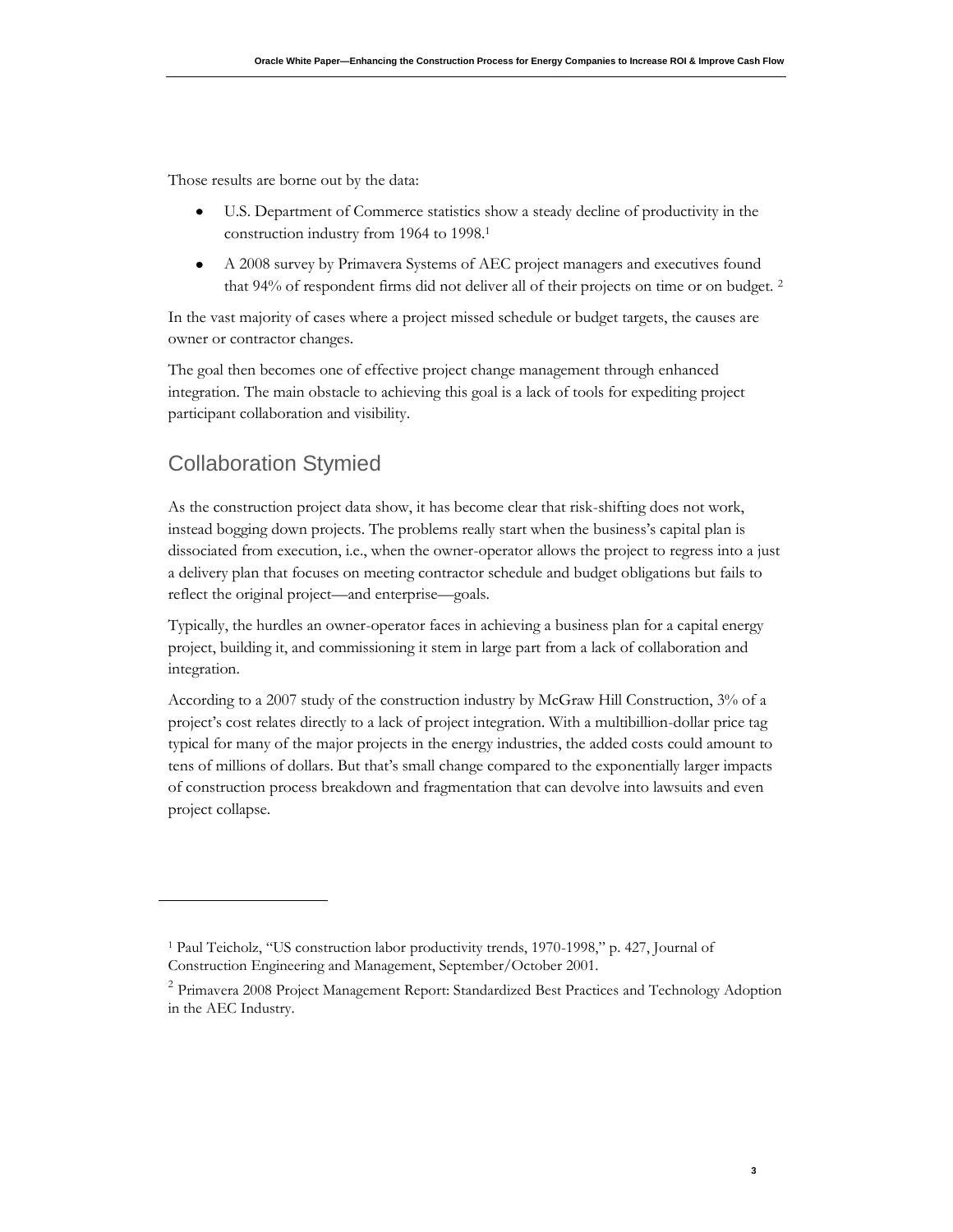#### Visibility Lacking

One reason companies fail to deliver projects on time and within budget is that they lack a unified view of the schedule, financial data, issues, and metrics needed to adequately plan, execute, and manage according to the schedule.

This lack of a unified visibility creates communication breakdown, hobbles scope and schedule management, limits program management oversight, and increases risk. The impacts can be profound, from cost overruns and schedule delays to lawsuits.

There can be hundreds of participants in a large project. The challenge is to keep everyone informed, externally and internally, and to manage all of the moving parts, including scope changes made within a secure data environment.

The lack of visibility prevents project leaders and executives from collaborating efficiently and readily seeing the actual impact various actions and changes can have on the overall plan.

### Recognizing the Need for a Technology Solution

Owner-operators are beginning to recognize the need for an integrated technology solution that allows all construction project participants to be individually protected against claims but still enables them to focus on project work with full collaboration and ready visibility across a project's scope.

Resource and energy industry operators are realizing that an integrated program management (IPM) solution is needed to streamline construction. It must not be simply another tool to reduce project risk, but be a vehicle for optimizing the asset lifecycle management process in the planning, building, and operating of capital assets.

Both owners and EPCs can collaboratively use IPM solutions to plan, execute, and measure capital projects, including capabilities to:

- $\bullet$ Track project, division, and enterprise cash flow;
- $\bullet$ Plan projects to capture full business requirements;
- Forecast cost to completion and project completion date;  $\bullet$
- $\bullet$ Anticipate issues and potential changes before they occur;
- Measure project-specific and business-wide risk exposure;  $\bullet$
- Positively impact business plan/project ROI; and
- $\bullet$ Guard against claims and improve the change order process.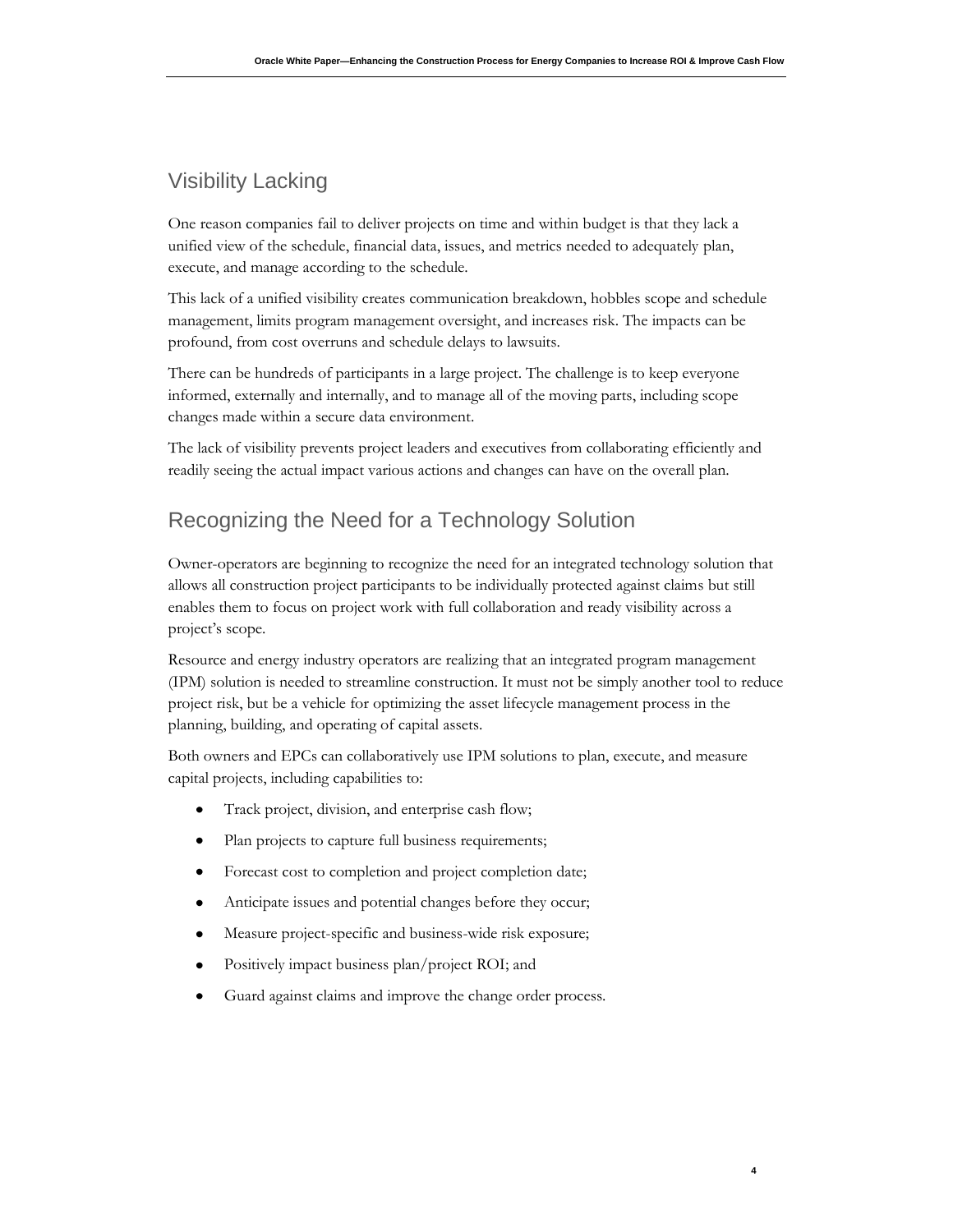An IPM solution entails integrating personnel, systems, business structures, and practices into a process that ensures tight collaboration of all participants to cut waste and enhance efficiency through all phases of project planning, execution, and commissioning.

Information silos are removed, duplicate documentation is eliminated, and project risk is minimized.

#### The Answer: Enterprise Project Portfolio Management **Solutions**

EPPM solutions, like those from Oracle, can provide the underlying technology that enables an owner-operator to track project status in real time, calculate ongoing project performance metrics, and forecast project completion metrics so that they and other stakeholders—including contractors and other service providers—no longer react to changing project needs but instead avoid surprises and actively manage projects to successful completion and close-out.

Utilizing a holistic methodology such as IPM with EPPM solutions across a project portfolio ensures a rigorous approach to the three main phases of the capital construction process:

- Business plan development;  $\bullet$
- $\bullet$ Design, procurement, and construction; and
- $\bullet$ Close-out and commissioning

#### Business Plan Development for an International Oil Company: Case Study

The most crucial aspect for the successful outcome of a large field development offshore project, was determining the commercial viability of the development by gauging costs and risks in developing the project schedule. The design, procurement, and construction of wells, subsea facilities, pipelines, and a giant floating production, storage, and offloading vessel entailed hundreds of thousands of activities and required construction in a number of international locations. The company's project planners had access to a networked Oracle database and to Primavera project and risk software. The company used Oracle's Primavera solutions to:

- $\bullet$ Identify risks such as local labor strikes, project scope changes, and interface issues with multiple contractors;
- $\bullet$ Judge confidence levels for project success in order to form contingency plans; and
- Evaluate cost exposures and adjust as needed  $\bullet$

In sum, by using the Primavera software, the company was able to develop a reliable schedule and risk probabilistic analysis so that they could make the right decisions and meet delivery dates.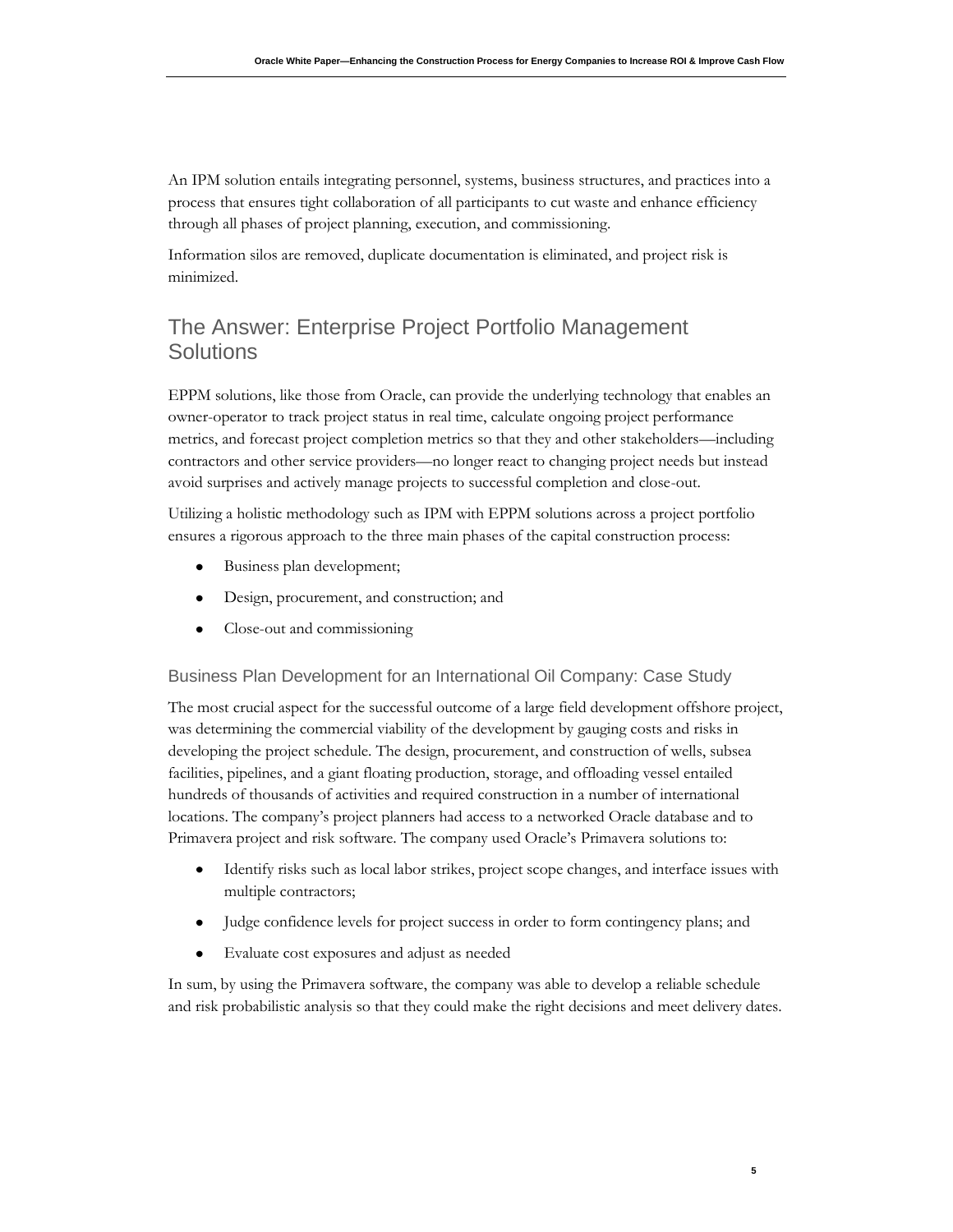#### Design, Procurement and Construction: Case Study

A large oil company in Asia targeted a number of areas in which it wanted to improve its project construction management processes, notably shortening construction time while meeting project requirements, maintaining project schedule control, and optimizing resources.

The company used Oracle's Primavera EPPM solutions to:

- $\bullet$ Save about \$10 million by reducing the number of ship days by 190 for four overseas vessels delivering equipment and supplies, a 26% reduction;
- Ensure project deadlines were met by developing more accurate construction plans and  $\bullet$ by providing staff with real-time, web-based updates on schedules and costs;
- $\bullet$ Prevent costly overruns by closely monitoring project schedules and budgets;
- $\bullet$ Achieve smooth, multilevel implementations by coordinating plans and project teams;
- $\bullet$ Establish a special ship and site project plan to better utilize resources;
- Provide staff with robust project information and project analysis reports, which  $\bullet$ supported better decision making; and
- Establish a central database to store and share project information  $\bullet$

In utilizing the Primavera software, the company was able to implement a more effective project management approach and improve their key resources in managing offshore oil and gas construction projects.

#### **Conclusion**

In an increasingly complex and volatile business environment, asset-intensive energy and natural resource industries will come to rely more heavily on an IPM approach to manage and mitigate risk, enhance efficiencies, and hold down costs in executing capital projects.

With EPPM solutions, like those from Oracle, owner-operators will be able to deploy capital to critical construction projects effectively and with as little risk as possible.

Oracle Primavera's EPPM solutions optimize collaboration and integration, real-time and uniform program visibility, and predictability on construction projects in a way that exceeds traditional solutions to maximize the value of a capital asset throughout its lifecycle.